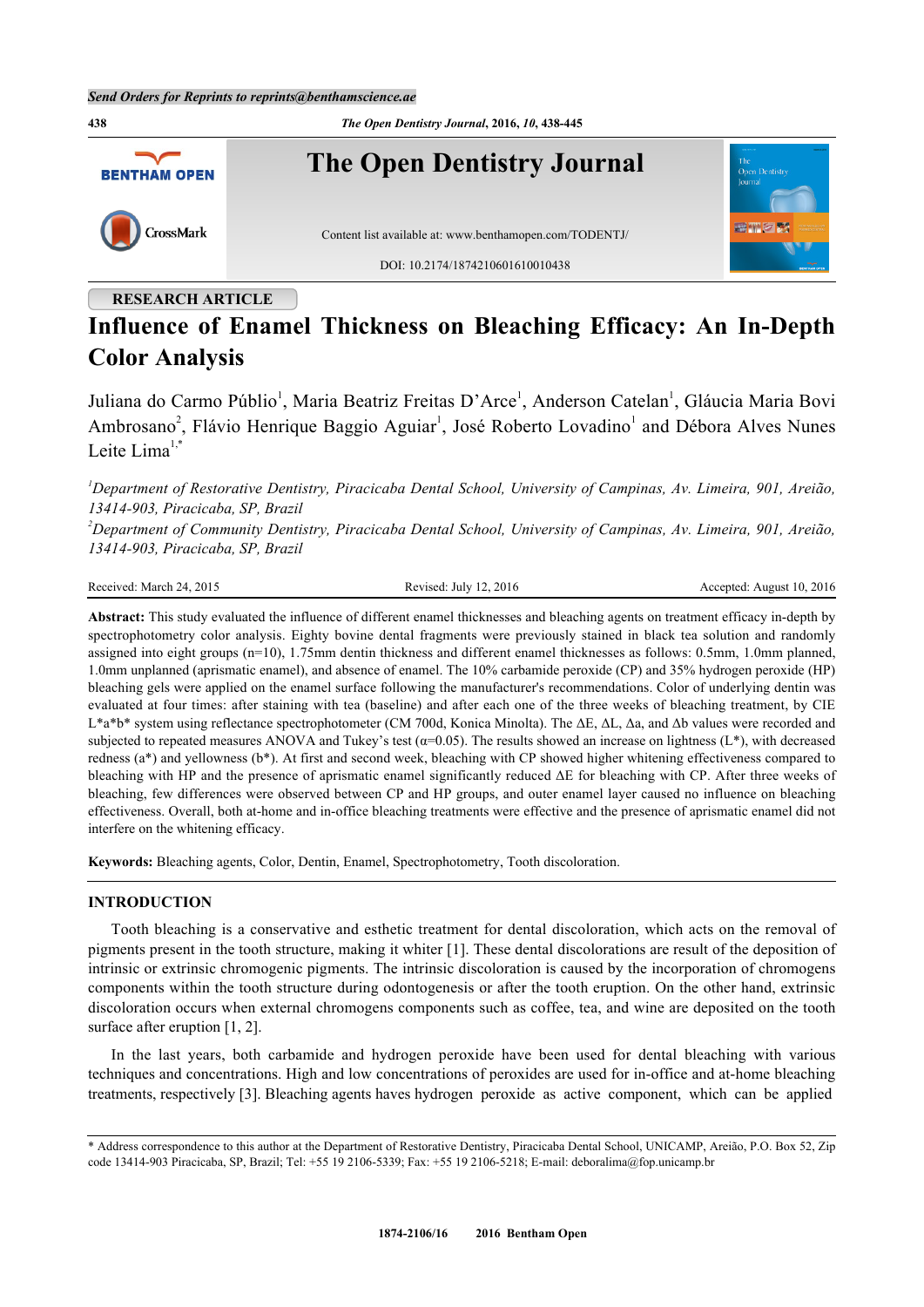directly to tooth surfaces or produced from chemical reaction of sodium perborate or carbamide peroxide [[4\]](#page-5-3).

The penetration and diffusion of bleaching agent are due to enamel permeability, which allows the passage of ions and low-molecular-weight substances into the interior of the tooth through the prisms, reaching the dentin [[1\]](#page-5-0). The light scattering and light absorption are properties of enamel and dentin, respectively [[5\]](#page-5-4). Tooth color is highly influenced by alterations of the color of the subsurface dentin, thus making relevant the investigation of in-depth diffusion of bleaching agent within dental tissues [[6\]](#page-5-5). A previous study [[7\]](#page-6-0) showed that bleaching efficacy on enamel and dentin is directly related to application mode and time, as well as to product composition and concentration. During the bleaching treatment, it may be possible to analyze quantitatively the color change using a colorimeter or spectrophotometer [[8\]](#page-6-1).

Nevertheless, there have been no studies evaluating the influence of tooth enamel thickness and presence of aprismatic enamel layer on the whitening effectiveness of underlying dentin. Thus, the aim in this study was to evaluate by spectrophotometry analysis the influence of different thicknesses of enamel on bleaching efficacy in depth, according to type of bleaching agent: carbamide peroxide (CP) and hydrogen peroxide (HP).

#### **MATERIALS AND METHODS**

Eighty bovine incisors were stored in a 0.1% thymol buffered solution, after being collected and disinfected. The select teeth were examined under a 4x magnifying glass (Carl Zeiss, Santo Amaro, SP, Brazil) in order to check for cracks or staining, which could possibly influence the results of this research. If a defect was found, the tooth was discarded and replaced. Then the teeth were stored in distilled water at 4 ºC, until the moment of their use.

The teeth crowns were separated from root at the cemento-enamel junction with the use of a double-faced diamond disk (KG Sorensen Ind. Com Ltd, Cotia, SP, Brazil) mounted on a low-speed dental hand piece under constant water irrigation. The blocks were obtained using a diamond-cutting disc coupled to a precision saw (Isomet 1000; Buehler, Lake Buff, IL, USA).

Two cuts were performed in both mesio-distal and cervical-incisal directions, resulting in one block of each tooth originated from most cervical region of the crown. Thereby, the enamel-dentin blocks with 4 mm length and 4 mm width were obtained from buccal surfaces of the teeth.

The enamel and opposite dentine surfaces were abraded with 600- and 1200-grit silicon carbide (SiC) abrasive papers (CarbiMet 2; Buehler, Lake Bluff, IL, USA) using a polishing machine (Arotec Ind. Com., Cotia, SP, Brazil), under constant water irrigation. The dentin was abraded until achieving 1.75 mm of thicknesses for all groups, and the enamel was abraded until achieving the different thicknesses for each experimental group [0.5 mm planned (0.5E), 1.0 mm planned (1E), 1.0 mm unplanned - aprismatic (1AE), and absence of enamel (D)]. The standardization of the enamel thickness was obtained using a digital caliper (Carl Mahr Esslingen GmbH, Göttingen, Germany).

In the interval between each application of abrasive paper, the specimens were cleaned with distilled water using an ultrasonic bath (T7 Type, CT Model; Thornton-Inpec Electronic Ltd, Vinhedo, SP, Brazil). Then each specimen was marked with a diamond bur #1012 (KG Sorensen Ind. Com Ltd, Cotia, SP, Brazil) on one side to standardize the specimen position on the spectrophotometer.

The specimen staining was performed by immersion the tooth blocks in a black tea solution, which was changed at every 24 h for 6 days, the enamel and dentin surface remained in contact with the solution during whole time. The tea solution was produced by mixing up 100 mL of distilled boiled water for 5 min with 1.6 g of black tea (Leão Junior S.A., Curitiba, PR, Brazil) infused for 5 min. After this period of immersion in the staining solution, the specimens were stored in artificial saliva[[9\]](#page-6-2) during two weeks and daily changed for color stabilization. Prior spectrophotometer reading, the black tea dregs formed on the enamel and dentin surfaces were removed by a single operator using a rubber cup with a mixture of pumice and water (2:1 ratio) at low speed for 30 s each side [[10\]](#page-6-3).

The color analyses were performed on the underlying dentin (opposite to enamel surface) at four times: after staining with black tea (baseline) and after each of the three weeks of bleaching. The specimens were placed in a Teflon device (sample-holder) inside a light cabin (GTI Mini Matcher MM1e; GTI Graphic Technology Inc., Newburgh, NY, USA) to standardize the ambient light during color measurement process, and then specimens were subjected to reading using a spectrophotometer (CM-700d; Konica Minolta Investment Ltd Sensing Business Division, Shanghai, China), previously calibrated. The values obtained were quantified on the CIE Lab system as three coordinates  $(L^*, a^*, b^*)$  that define the color of an object within a three-dimensional color space. A microcomputer using On Color QC Lite software (Konica Minolta, Japan) was used to generate spectral measurements as a function of wavelength for data processing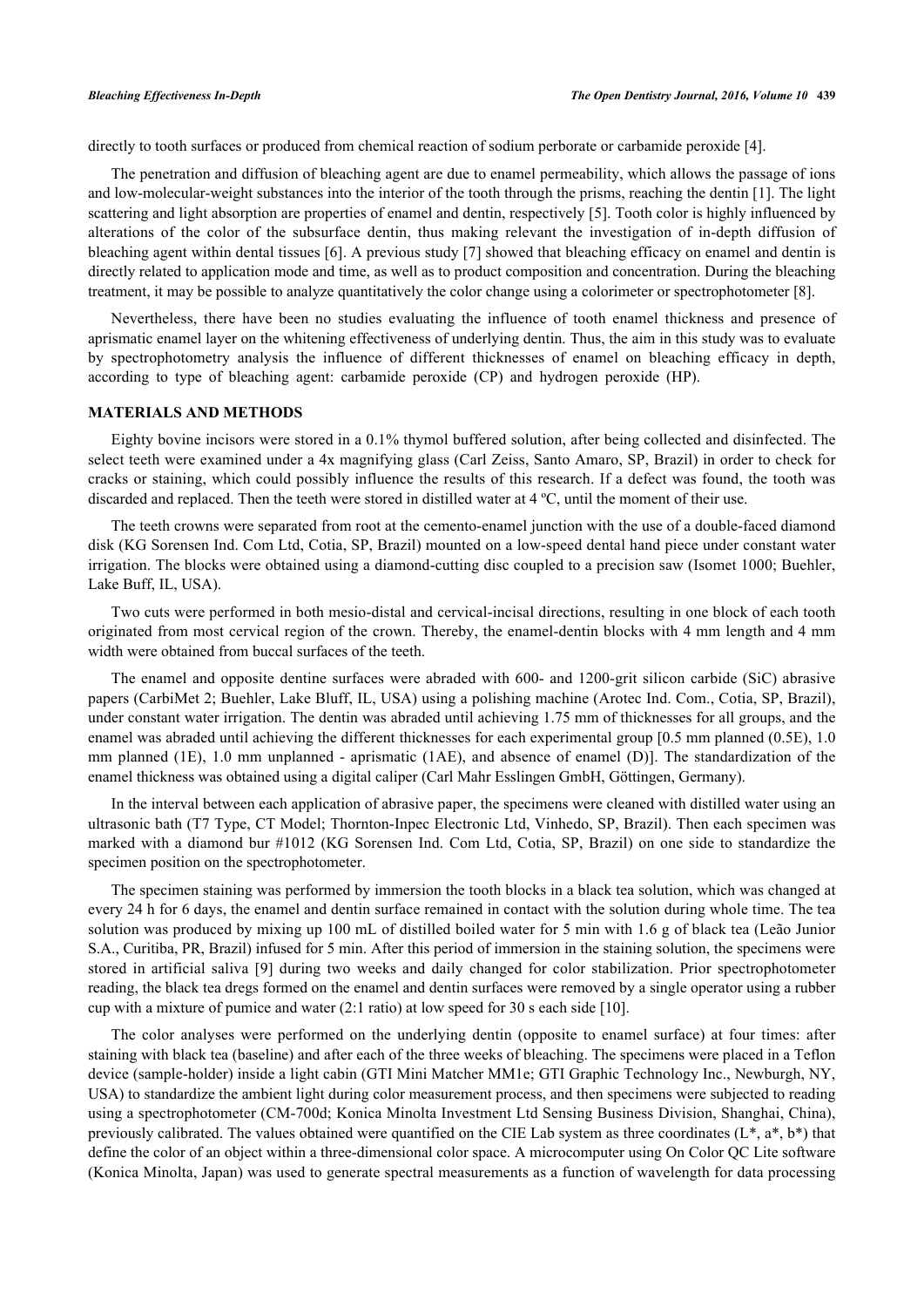and analysis. The coordinate L\* represents the degree of lightness ranging from 0 (black) to 100 (white), the coordinate a\* evaluates the presence of pigments red (positive a\*) and green (negative a\*), and likewise the coordinate b\* refers to the pigments yellow (positive b\*) and blue (negative b\*) present in the specimens [[1](#page-5-0), [5](#page-5-4)]. The L\*a\*b\* system allows the numeric definition of a color as well as the difference between two colors using the following formula:

 $\Delta E = [(L_1 - L_0)^2 + (a_1 - a_0)^2 + (b_1 - b)^2]^{1/2}.$ 

For bleaching procedures, dental blocks were fixed in a device and approximately 1.0 mm of bleaching agent was applied on enamel surface. The bleaching procedures were performed according to the following protocols  $(n = 10)$ :

Groups 1, 2, 3, and 4: 10% CP (Whiteness Perfect; FGM Dental Products, Joinville, SC, Brazil). The gel was applied on enamel surface and stored at 37 °C for 4 h. The bleaching was performed daily for 21 days.

Groups 5, 6, 7, and 8: 35% HP (Whiteness HP Maxx; FGM Dental Products). The gel was applied on enamel surface for 45 min. Three bleaching sessions were accomplished, with a 7-day interval.

The CP gel was applied once daily for 4 h, whereas the HP gel was applied three times of 15 min each for a total time of 45 min. At every application, the gel was removed using cotton tipped applicators (Johnson & Johnson, São José dos Campos, SP, Brazil). At the end of the bleaching session, the specimens were washed thoroughly in running water, dried with absorbing paper, and stored in artificial saliva at a temperature of 37°C. After the end of each bleaching session, there was a 24-h-interval of storage of the specimens in artificial saliva aiming their rehydration before to perform the color readings.

Following exploratory data analysis, the variables ΔE,  $ΔL$ ,  $Δa$  and  $Δb$  were subjected to 2-way analysis of variance (ANOVA) for repeated measures and Tukey's test at a significance level of 0.05. The factors considered were bleaching agent (in 2 levels) and enamel thickness (in 4 levels).

### **RESULTS**

Tables **[1](#page-2-0)**-**[4](#page-3-0)** present ΔE, ΔL, Δa, and Δb values according to bleaching agent and enamel thickness within each evaluated time: baseline x 1<sup>st</sup> week of bleaching ( $\Delta E1$ ,  $\Delta L1$ ,  $\Delta a1$ , and  $\Delta b1$ ), baseline x 2<sup>nd</sup> week of bleaching ( $\Delta E2$ ,  $\Delta$ L2,  $\Delta$ a2, and  $\Delta$ b2), and baseline x 3<sup>rd</sup> week of bleaching ( $\Delta$ E3,  $\Delta$ L3,  $\Delta$ a3, and  $\Delta$ b3).

<span id="page-2-0"></span>**Table 1. ∆E means (standard deviation) according to bleaching agent and enamel thickness for each time evaluated.**

|                           | <b>Enamel thickness</b>                |                  | Time              |                  |
|---------------------------|----------------------------------------|------------------|-------------------|------------------|
| <b>Bleaching agent</b>    |                                        | $\triangle$ E1   | $\triangle$ E2    | $\triangle$ E3   |
| 10% Carbamide<br>Peroxide | $0 \text{ mm}$ enamel $(D)$            | $*24.74(5.22)a$  | $*34.60(5.45)$ a  | 41.16(5.95) a    |
|                           | $0.5$ mm enamel $(0.5E)$               | $*19.03(3.06)$ b | $*27.77(3.97) b$  | $36.80(3.08)$ ab |
|                           | mm planned enamel (1E)                 | $*16.64(1.63) b$ | $*25.98(3.43)$ bc | $*34.88(3.38)$ b |
|                           | mm unplanned enamel (aprismatic) (1AE) | 11.19(3.18)c     | 20.44(5.21)c      | 31.55(4.35)b     |
| 35% Hydrogen<br>Peroxide  | $0 \text{ mm}$ enamel $(D)$            | 13.39(2.85) a    | 28.43(3.93)a      | $37.31(4.63)$ a  |
|                           | $0.5$ mm enamel $(0.5E)$               | $6.81(1.68)$ b   | 16.49(2.78) b     | 31.48(3.42) b    |
|                           | mm planned enamel (1E)                 | $6.96(2.87)$ b   | 16.64(3.85) b     | $25.14(2.65)$ c  |
|                           | mm unplanned enamel (aprismatic) (1AE) | 8.03(1.93) b     | 14.86(3.47) b     | $28.26(4.12)$ bc |

Means followed by different lowercase letters comparing thickness within bleaching agent and evaluated time indicate significant difference (*p* ≤ 0.05). \*It differs from 35% hydrogen peroxide in the same thickness and time ( $p \le 0.05$ ).

The data shows that the presence of at least 0.5 mm enamel reduced the bleaching effectiveness (higher  $\Delta E$ ) at all time points and for both bleaching agents (*p* < 0.05). At times ΔE1 and ΔE2, groups treated with CP showed higher ΔE than HP, except group "E1A". Therefore, presence of the aprismatic enamel surface reduced significantly ΔE values in CP treated specimens. In general, there was little difference between specimens with 0.5 and 1.0 mm of enamel in terms of ΔE means. At time ΔE3, few differences were observed between CP and HP treatments and this outer enamel layer did not affect ΔE treated with HP and CP.

The findings in Table **[2](#page-3-1)** showed that for all evaluated times and bleaching products, group "D" had higher ΔL means, compared to other groups (*p* < 0.05). At times ΔL1 and ΔL2, groups treated with CP showed higher ΔL values in relation to HP, expect group "E1A" at time ΔL1. At time ΔL3, only the group "E1" treated with CP had higher ΔL mean than HP.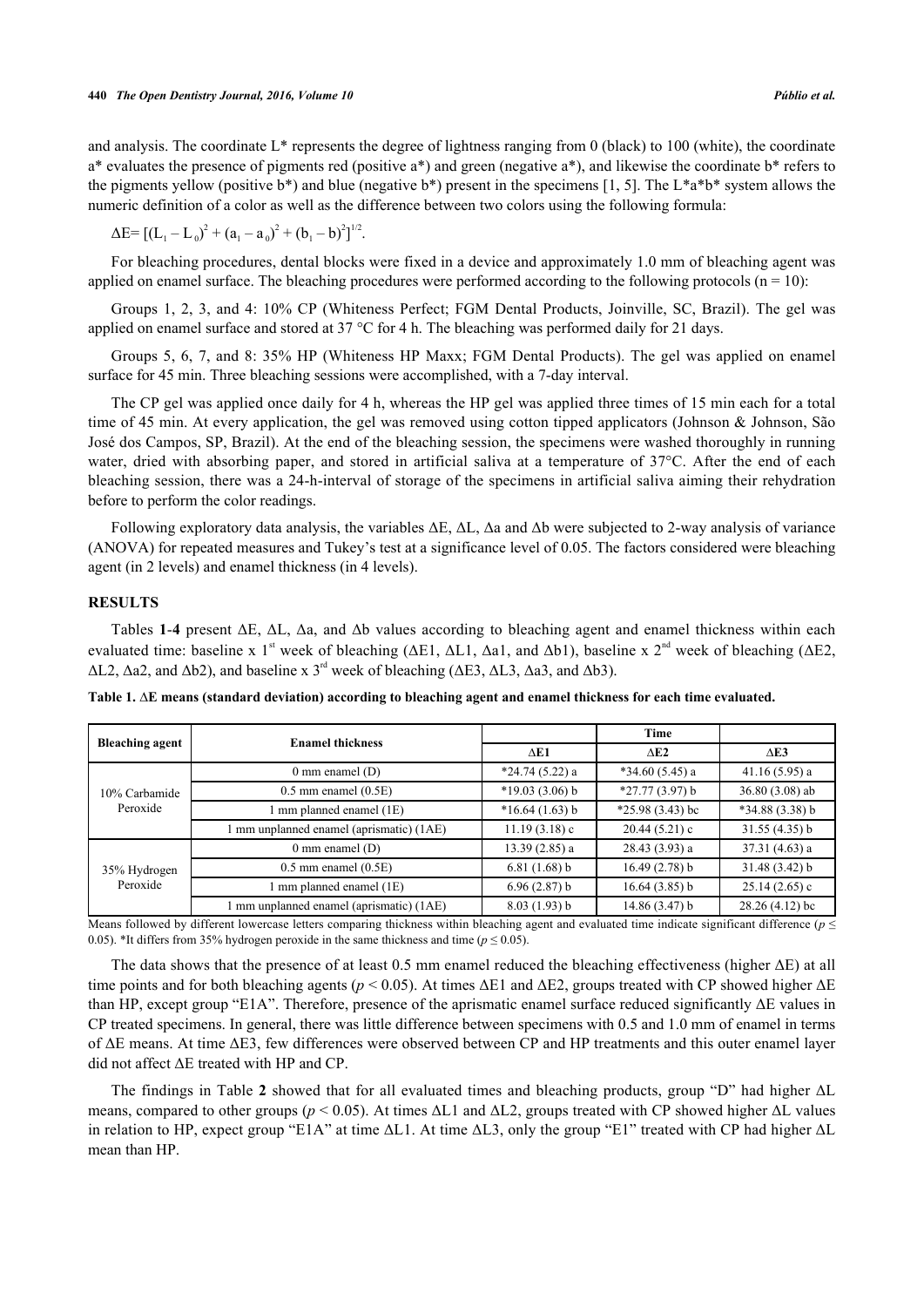|                           | <b>Enamel thickness</b>                  |                  | Time             |                  |
|---------------------------|------------------------------------------|------------------|------------------|------------------|
| <b>Bleaching agent</b>    |                                          | $\Delta L1$      | $\Delta$ L2      | $\triangle$ L3   |
| 10% Carbamide<br>Peroxide | $0 \text{ mm}$ enamel $(D)$              | $*15.65(4.17)$ a | $*23.40(4.23)$ a | $32.24(4.53)$ a  |
|                           | $0.5$ mm enamel $(0.5E)$                 | $*10.30(2.89) b$ | $*15.89(3.45)$ b | $25.95(2.59)$ b  |
|                           | $\text{mm}$ planned enamel (1E)          | $*9.70(1.53) b$  | $*16.02(3.22)$ b | $*24.55(3.33) b$ |
|                           | 1 mm unplanned enamel (aprismatic) (1AE) | 5.47 $(2.15)$ c  | $*10.58(3.70)$ c | 19.75(3.21)c     |
| 35% Hydrogen<br>Peroxide  | $0 \text{ mm}$ enamel $(D)$              | $8.54(2.32)$ a   | $19.58(3.48)$ a  | 28.02(4.32)a     |
|                           | $0.5$ mm enamel $(0.5E)$                 | $4.32(1.24)$ b   | $9.62(3.00)$ b   | $21.94(2.08)$ b  |
|                           | mm planned enamel (1E)                   | $4.71(2.55)$ b   | $9.88(3.50)$ b   | 14.84(3.50)c     |
|                           | 1 mm unplanned enamel (aprismatic) (1AE) | 4.46(1.63) b     | $7.16(2.20)$ c   | $19.54(2.89)$ bc |

<span id="page-3-1"></span>

| Table 2. AL means (standard deviation) according to bleaching agent and enamel thickness for each time evaluated. |  |  |
|-------------------------------------------------------------------------------------------------------------------|--|--|
|                                                                                                                   |  |  |

Means followed by different lowercase letters comparing thickness within bleaching agent and evaluated time indicate significant difference (*p* ≤ 0.05). \*It differs from 35% hydrogen peroxide in the same thickness and time ( $p \le 0.05$ ).

The red-green (a\*) coordinate data are illustrated in Table **[3](#page-3-2)** (Δa); at the time Δa1, CP presented the lowest Δa values for groups "E0.5" and "E1" compared to HP. At time Δa2, CP had lower means than HP, except for group "D". At time Δa3, Δa values were similar for groups treated with CP and HP.

<span id="page-3-2"></span>

|  |  |  |  | Table 3. ∆a means (standard deviation) according to bleaching agent and enamel thickness for each time evaluated. |
|--|--|--|--|-------------------------------------------------------------------------------------------------------------------|
|--|--|--|--|-------------------------------------------------------------------------------------------------------------------|

| <b>Bleaching agent</b><br><b>Enamel thickness</b> |                                          |                   | <b>Time</b>       |                  |
|---------------------------------------------------|------------------------------------------|-------------------|-------------------|------------------|
|                                                   |                                          | $\Lambda$ a1      | $\wedge a2$       | $\Lambda$ a3     |
| 10% Carbamide<br>Peroxide                         | $0 \text{ mm}$ enamel $(D)$              | $-5.54(1.88)$ a   | $-4.13(3.01) b$   | $-0.14(2.99) b$  |
|                                                   | $0.5$ mm enamel $(0.5E)$                 | *-7.36 $(2.13)$ a | *-8.49 $(2.36)$ a | $-5.89(2.51)$ a  |
|                                                   | 1 mm planned enamel (1E)                 | *-6.08 $(1.74)$ a | *-7.41 $(3.09)$ a | $-6.18(3.51)$ a  |
|                                                   | mm unplanned enamel (aprismatic) (1AE)   | $-5.81(0.78)$ a   | *-9.03 $(1.48)$ a | $-9.61(2.00)$ a  |
| 35% Hydrogen<br>Peroxide                          | $0 \text{ mm}$ enamel $(D)$              | $-3.80(1.09)$ a   | $-4.33(2.23)$ b   | $-2.00(3.34)$ b  |
|                                                   | $0.5$ mm enamel $(0.5E)$                 | $-2.62(0.71)$ a   | $-5.41(1.62)$ a   | $-5.24(1.92)$ ab |
|                                                   | 1 mm planned enamel (1E)                 | $-2.17(1.00)$ a   | $-5.15(2.44)$ a   | $-6.71(3.77)$ a  |
|                                                   | 1 mm unplanned enamel (aprismatic) (1AE) | $-4.02(0.95)$ a   | $-7.07(2.06)$ a   | $-6.59(2.07)$ a  |

Means followed by different lowercase letters comparing thickness within bleaching agent and evaluated time indicate significant difference (*p* ≤ 0.05). \*It differs from 35% hydrogen peroxide in the same thickness and time ( $p \le 0.05$ ).

The Δb values are present in Table **[4](#page-3-0)**, CP showed lower means with statistical difference in relation to HP, except for the group "E1A" at time Δb1. For beaching agents, at times Δb1 and Δb2 the group "D" had lower mean compared to other groups ( $p < 0.05$ ). At time  $\Delta b3$ , this group was significantly different only of "E1A" for CP and did not differ only of group "E0.5" when treated with HP.

<span id="page-3-0"></span>

|  | Table 4. Ab means (standard deviation) according to bleaching agent and enamel thickness for each time evaluated. |  |  |
|--|-------------------------------------------------------------------------------------------------------------------|--|--|
|  |                                                                                                                   |  |  |

|                           | <b>Enamel thickness</b>                  |                     | <b>Time</b>         |                     |
|---------------------------|------------------------------------------|---------------------|---------------------|---------------------|
| <b>Bleaching agent</b>    |                                          | $\Delta b1$         | $\Delta b2$         | $\Delta b3$         |
| 10% Carbamide<br>Peroxide | $0 \text{ mm}$ enamel $(D)$              | $*$ -18.18 (3.61) a | *-24.94 $(3.85)$ a  | *-25.20 $(5.23)$ a  |
|                           | $0.5$ mm enamel $(0.5E)$                 | $*$ -13.87 (2.62) b | $*$ -20.84 (3.38) b | $*$ -25.18 (3.18) a |
|                           | 1 mm planned enamel (1E)                 | $*$ -11.87 (1.65) b | *-18.65 $(2.99)$ bc | *-23.59 $(3.04)$ ab |
|                           | 1 mm unplanned enamel (aprismatic) (1AE) | $-7.70(2.70)$ c     | *-14.70 $(4.50)$ c  | $*$ -22.49 (3.65) b |
| 35% Hydrogen<br>Peroxide  | $0 \text{ mm}$ enamel $(D)$              | $-9.46(2.07)$ a     | $-19.90(3.13)$ a    | $-23.79(5.68)$ a    |
|                           | $0.5$ mm enamel $(0.5E)$                 | $-4.47(1.33)$ b     | $-11.97(2.02)$ b    | $-21.86(2.95)$ ab   |
|                           | 1 mm planned enamel (1E)                 | $-4.29(2.07)$ b     | $-11.84(3.26)$ bc   | $-18.57(2.17)$ b    |
|                           | 1 mm unplanned enamel (aprismatic) (1AE) | $-5.16(1.49)$ b     | $10.59(3.37)$ c     | $-19.19(3.11) b$    |

Means followed by different lowercase letters comparing thickness within bleaching agent and evaluated time indicate significant difference ( $p \leq$ 0.05). \*It differs from 35% hydrogen peroxide in the same thickness and time ( $p \le 0.05$ ).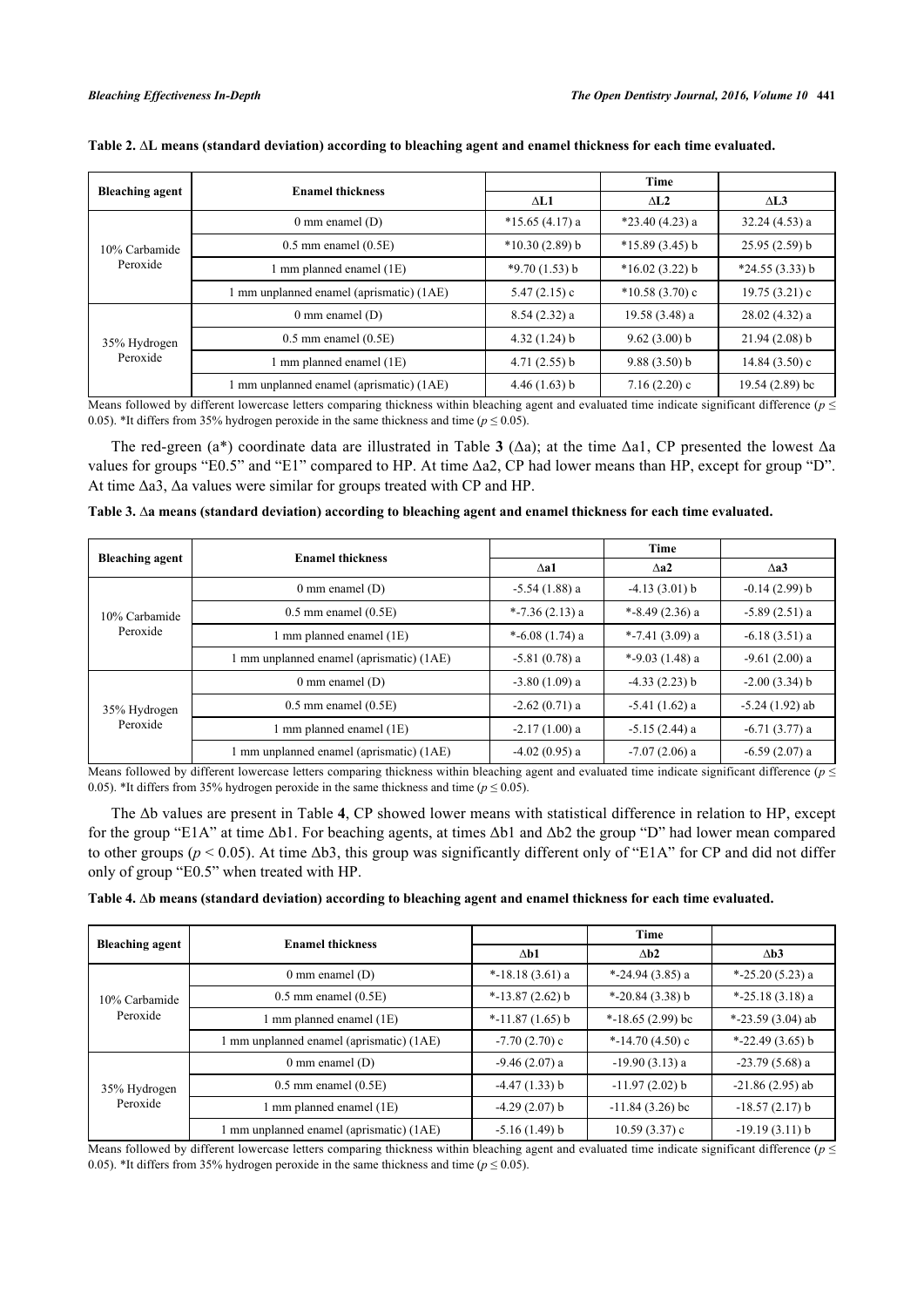#### **DISCUSSION**

This study evaluated the influence of different enamel thicknesses and bleaching agents on the whitening efficacy in-depth, by using bovine tooth block previously stained with black tea. It reported that human and bovine teeth exhibit similar behavior during bleaching [\[11](#page-6-4)]. This behavior is due to morphological similarities and physicochemical characteristics between both enamel and dentin tooth hard tissues of human and bovine teeth, making them an alternative experimental source [\[12](#page-6-5), [13](#page-6-6)].

In dental bleaching, gels containing both CP and HP are used, which were applied directly on enamel surface of specimens. Although reaction products involving CP and HP are same, i.e., oxygen-free radicals, studies have reported that action mechanism of these two agents is different, since the peroxide breakdown reaction resulting in radical releasing occurs differently. CP in contact with tooth surface dissociates into HP and urea. Subsequently, the urea continues to decompose into carbon dioxide  $(CO_2)$  and ammonia  $(NH_3^+)$ . On the other hand, HP dissociates into free radicals, which oxidize long-chain organic molecules responsible by discoloration of dental tissue cleaving their double bonds [\[14](#page-6-7), [15](#page-6-8)].

With the purpose of analyzing bleaching efficacy, ΔE values were calculated as they show the numerical value of tooth color change between different times [[8\]](#page-6-1). At times ΔE1 and ΔE2, the highest color change was found for groups treated with CP compared to HP, except unplanned enamel group "1AE". The presence of ammonia in CP elevates the pH making it alkaline, and thus potentiates the bleaching action [\[16](#page-6-9)]. Furthermore, presence of carbopol thickener, a water-soluble polymer, in its composition increases the half-life of CP and gradually releases HP, followed by its dissociation into free radicals [\[17](#page-6-10)]. Dietschi *et al*. [[18\]](#page-6-11) reported that home bleaching with CP has shown greater efficacy in whitening deeper structures such as dentin, due to the continuous and long release of hydrogen peroxide radicals, corroborating with the findings of this investigation.

In comparing groups according to bleaching agent within each evaluation time, it can be observed that group with absence of enamel (group "D") showed the highest ΔE (Table **[1](#page-2-0)**). In this regard, enamel acts as a filter in the ions diffusion and substances through tooth due to the presence of prisms, so bleaching agents applied directly on the dentin surface have their action facilitated, allowing a higher color change. Eimar *et al*. [[4](#page-5-3)] observed that oxidation reaction occurs in just organic content, but clinically the bleaching treatment should not be performed directly on dentin tissue.

At ΔE1 time, the presence of aprismatic enamel "1AE" influenced the CP bleaching, showing less color change in comparison with group without aprismatic enamel "1E". Enamel is formed by apatite crystals arranged as layers of prisms in different directions [[19\]](#page-6-12). So, aprismatic layer is found in the most superficial area of enamel, in which crystals are arranged parallel to each other and perpendicular to enamel surface. In prismatic layer, however, crystals are found at different angles in a three-dimensional array and with irregular appearance [\[20,](#page-6-13) [21](#page-6-14)]. The aprismatic outer layer is more mineralized due to its higher amount of inorganic content, which makes surface denser and less permeable when compared to prismatic enamel [\[22](#page-6-15)]. This fact possibly interfered in CP penetration into tooth, but after three bleaching sessions this layer no affected bleaching effectiveness.

Nevertheless, presence of aprismatic layer did not affect bleaching in these same groups treated with HP. Probably due to its action mechanism and larger amounts of free radicals. The low molecular weight of HP facilitates its diffusion into tooth through the enamel prisms and organic matrix, towards dentin-enamel junction thereafter reaching the dentin. Moreover, viscosity of HP is lower than CP, because this last has carbopol in its composition increasing viscosity.

CP takes a longer dissociation of its products until HP release at low concentration ( $\sim$  3.6%). On the other hand, as soon as HP gel is applied on tooth structure it dissociates, and such high concentration of ions will result in a quick whitening action. However, at time ΔE3 there was no difference between CP and HP, except for "1E" group. This finding can be directly associated with consecutive applications of bleaching agents. According to Hanks *et al*. (1993) [\[23](#page-6-16)] the diffusion of HP through tooth is related to number of applications, allowing longer exposure of the tooth to peroxide. Bernardon *et al*. [[24](#page-6-17)] observed clinically that degree of bleaching achieved by the at-home and in-office techniques was similar. Also, Dietschi *et al*. [[7](#page-6-0)] verified that after recommended number of applications, HP similar whitening effectiveness compared to CP, thus bleaching effect had as main factor the contact time with tooth surface.

This study also evaluated three-color coordinates ( $\Delta L$ ,  $\Delta a$ , and  $\Delta b$ ) separately. Among these coordinates,  $L^*$  is the most important parameter to evaluate dental bleaching. Considering the human eye, changes in lightness are more easily detected than chromatic coordinates (a\* and b\*) [[18,](#page-6-11) [25\]](#page-6-18), which is a feature of great clinical relevance.

As regards the lightness (ΔL) coordinate (Table **[2](#page-3-1)**), the groups had behavior very similar to those of ΔE. The groups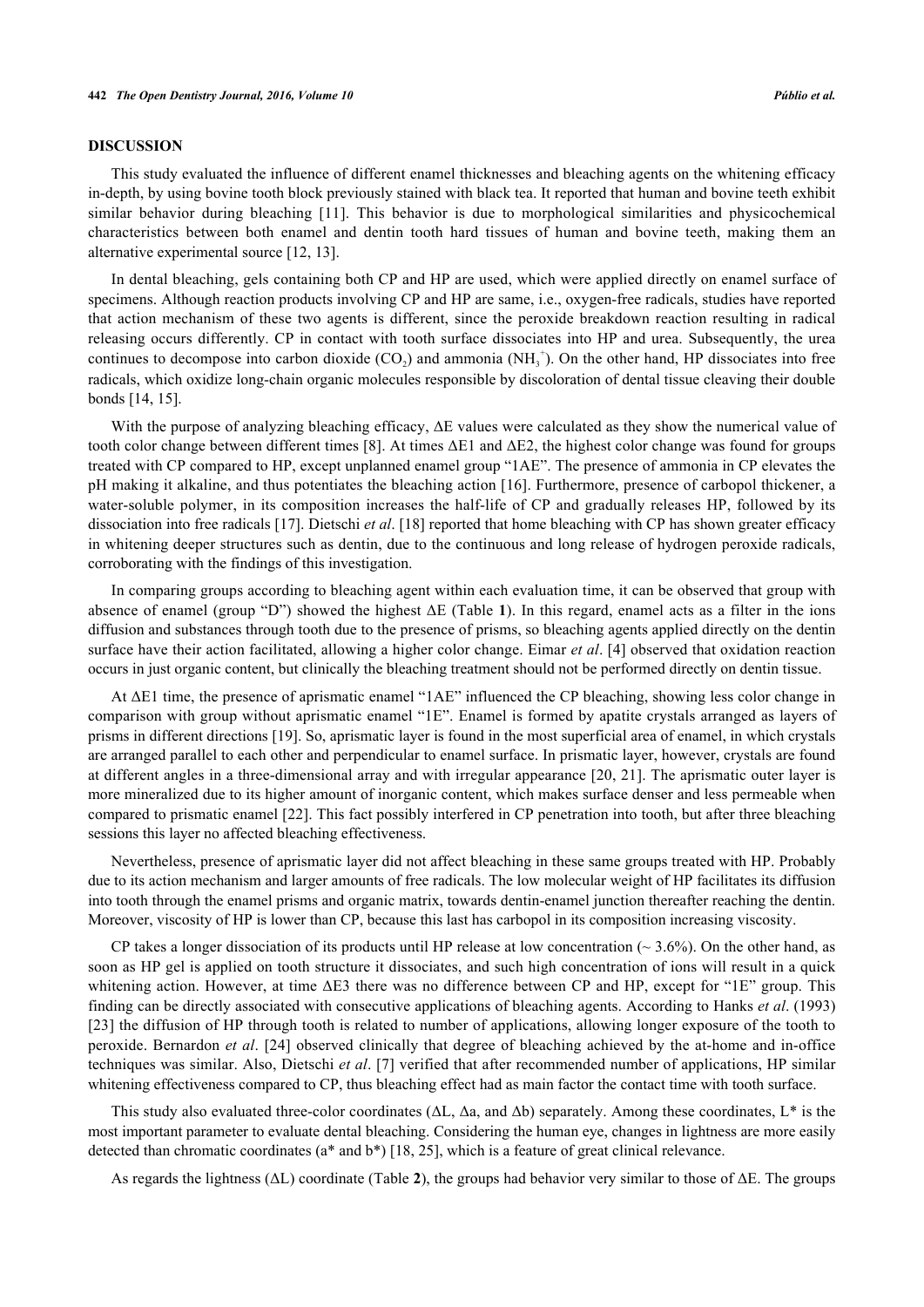treated with CP obtained higher ΔL compared to HP at times ΔL1 and ΔL2, except for the group "1AE" at ΔL1. The group "D" at all times for both bleaching agents showed higher  $ΔL$  differing from the other groups. The  $ΔE$  and  $ΔL$  are directly related one another, since ΔL values are included in the formula of ΔE. The bleaching products acted removing the chromogens from tooth structure, which facilitate their diffusion trough dentin in-depth and thus increase the lightness [\[5](#page-5-4), [26](#page-6-19)].

Analyzing a\* coordinate (Table **[3](#page-3-2)**), for groups treated with CP and HP there was significant difference among them at times Δa1 and Δa2. However, at time Δa3 was not observed difference between groups regarding the bleaching agents. Previous studies [\[1](#page-5-0), [6\]](#page-5-5) observed decrease in a\* color parameter, ranging from positive to negative values. Thus, specimens towards green color after bleaching sessions due to loss of red pigments obtained from tea staining [[1\]](#page-5-0), corroborating with findings of present investigation.

During the bleaching sessions was observed decrease in b\* coordinate (Table **[4](#page-3-0)**) towards blue color, in accordance with Sulieman *et al.* [\[1](#page-5-0)]. Thus, yellow pigments present in tooth are broken in smaller molecules, making it clearer. As regards the time, Δb1 and Δb2 followed the similar behavior of ΔL, in agreement with Bengel [[27\]](#page-6-20) that verified major changes in the values of L\* and b\* coordinates after bleaching treatment. However, after 3 weeks of at-home and 3 sessions of in-office bleaching treatments, CP showed higher Δb than HP. Therefore, CP was more effective to remove the yellowness of teeth and aprismatic enamel not affect this property, once "1E" and "1AE" groups did not differ from each other.

The teeth staining by immersion in tea allows better evaluation of bleaching technique, since this method reproduces the pattern of intrinsic discoloration [[1](#page-5-0)]. During processing of tea, it can be found polyphenolic chromogens, colorless theasinensins, and theaflavins that give red-orange color, in addition to thearubigins with brownish-rust [\[1](#page-5-0), [28](#page-7-0)].

In this study, after staining a significant change in lightness was observed for dentin, it was also possible to observe a greenness in a\* and a blueness in b\* color parameters. After dental bleaching, dentin appeared lighter over weeks and while of higher delta means in the first 2 evaluation times for treatment with CP compared to HP, the end of treatment the at-home and in-office bleaching methods present effectiveness.

### **CONCLUSION**

The presence of aprismatic layer affected the results in the first and second week of bleaching with carbamide peroxide. The bleaching treatment was effective for both bleaching protocols at end of treatment. The absence of enamel facilitated the diffusion of bleaching agents, since the organic dentine characteristics that allow more action of free radicals in dental structure.

#### **CONFLICT OF INTEREST**

The authors confirm that this article content has no conflict of interest.

### **ACKNOWLEDGEMENTS**

Declared none.

#### **REFERENCES**

<span id="page-5-0"></span>[1] Sulieman M, Addy M, Rees JS. Development and evaluation of a method *in vitro* to study the effectiveness of tooth bleaching. J Dent 2003; 31(6): 415-22.

[\[http://dx.doi.org/10.1016/S0300-5712\(03\)00069-1\]](http://dx.doi.org/10.1016/S0300-5712(03)00069-1) [PMID: [12878024](http://www.ncbi.nlm.nih.gov/pubmed/12878024)]

- <span id="page-5-1"></span>[2] Bizhang M, Chun YH, Damerau K, Singh P, Raab WH, Zimmer S. Comparative clinical study of the effectiveness of three different bleaching methods. Oper Dent 2009; 34(6): 635-41. [\[http://dx.doi.org/10.2341/08-069-C](http://dx.doi.org/10.2341/08-069-C)] [PMID: [19953771](http://www.ncbi.nlm.nih.gov/pubmed/19953771)]
- <span id="page-5-2"></span>[3] Joiner A. Review of the effects of peroxide on enamel and dentine properties. J Dent 2007; 35(12): 889-96. [\[http://dx.doi.org/10.1016/j.jdent.2007.09.008](http://dx.doi.org/10.1016/j.jdent.2007.09.008)] [PMID: [17964705\]](http://www.ncbi.nlm.nih.gov/pubmed/17964705)
- <span id="page-5-3"></span>[4] Eimar H, Siciliano R, Abdallah MN, et al. Hydrogen peroxide whitens teeth by oxidizing the organic structure. J Dent 2012; 40(Suppl. 2): e25-33. [\[http://dx.doi.org/10.1016/j.jdent.2012.08.008](http://dx.doi.org/10.1016/j.jdent.2012.08.008)] [PMID: [22925924\]](http://www.ncbi.nlm.nih.gov/pubmed/22925924)
- <span id="page-5-4"></span>[5] Joiner A. The bleaching of teeth: a review of the literature. J Dent 2006; 34(7): 412-9. [\[http://dx.doi.org/10.1016/j.jdent.2006.02.002](http://dx.doi.org/10.1016/j.jdent.2006.02.002)] [PMID: [16569473\]](http://www.ncbi.nlm.nih.gov/pubmed/16569473)
- <span id="page-5-5"></span>[6] Wiegand A, Vollmer D, Foitzik M, Attin R, Attin T. Efficacy of different whitening modalities on bovine enamel and dentin. Clin Oral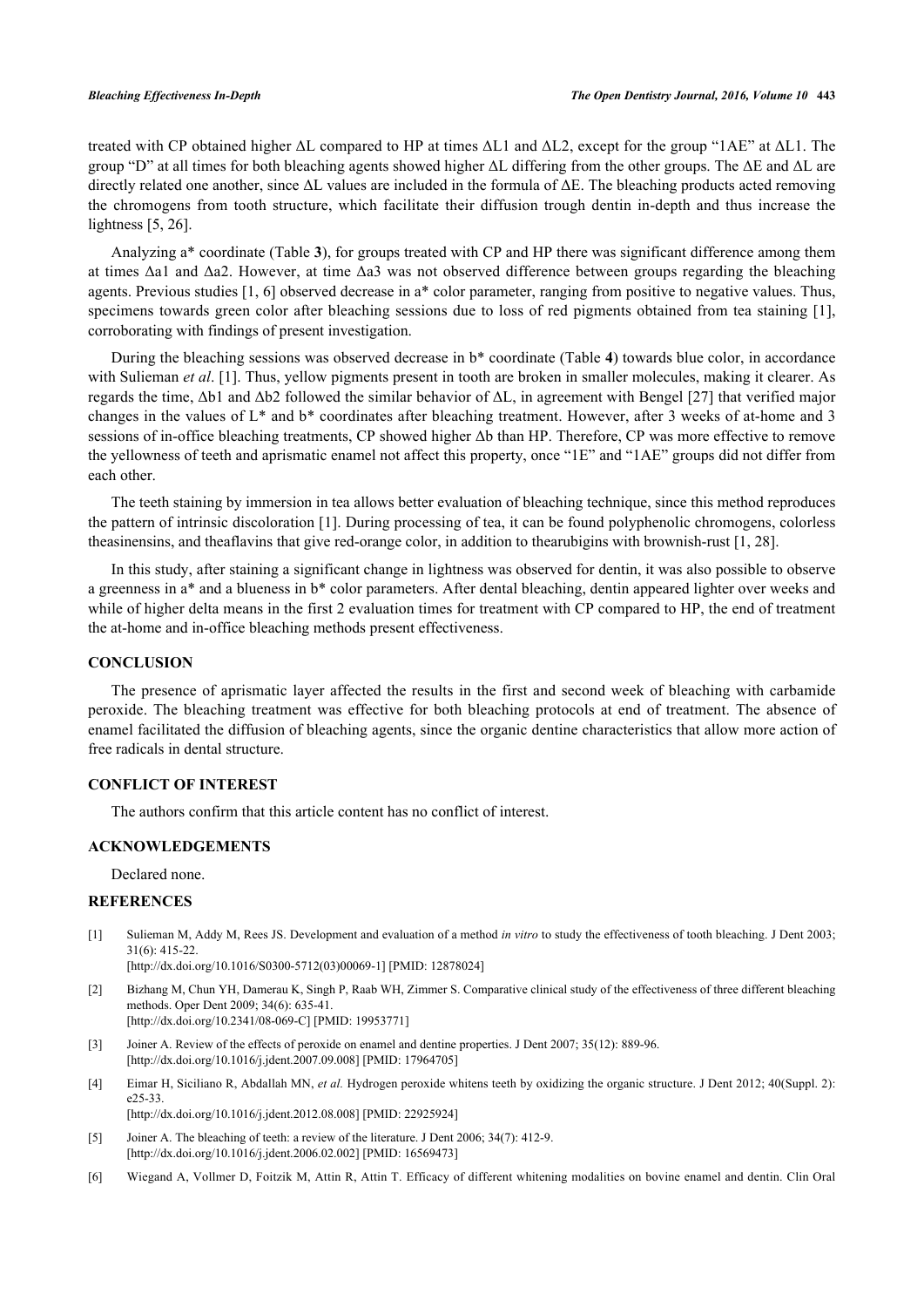Investig 2005; 9(2): 91-7. [\[http://dx.doi.org/10.1007/s00784-004-0291-2\]](http://dx.doi.org/10.1007/s00784-004-0291-2) [PMID: [15959829](http://www.ncbi.nlm.nih.gov/pubmed/15959829)]

- <span id="page-6-0"></span>[7] Dietschi D, Benbachir N, Krejci I. *In vitro* colorimetric evaluation of the efficacy of home bleaching and over-the-counter bleaching products. Quintessence Int 2010; 41(6): 505-16. [PMID: [20490393\]](http://www.ncbi.nlm.nih.gov/pubmed/20490393)
- <span id="page-6-1"></span>[8] Viscio D, Gaffar A, Fakhry-Smith S, Xu T. Present and future technologies of tooth whitening. Compend Contin Educ Dent Suppl 2000; 28(28): S36-43. [PMID: [11908346\]](http://www.ncbi.nlm.nih.gov/pubmed/11908346)
- <span id="page-6-2"></span>[9] Serra MC, Cury JA. The *in vitro* effect of glass-ionomer cement restoration on enamel subjected to a demineralization and remineralization model. Quintessence Int 1992; 23(2): 143-7. [PMID: [1641453\]](http://www.ncbi.nlm.nih.gov/pubmed/1641453)
- <span id="page-6-3"></span>[10] Lima DA, Silva AL, Aguiar FH, *et al. In vitro* assessment of the effectiveness of whitening dentifrices for the removal of extrinsic tooth stains. Braz Oral Res 2008; 22(2): 106-11. [\[http://dx.doi.org/10.1590/S1806-83242008000200003\]](http://dx.doi.org/10.1590/S1806-83242008000200003) [PMID: [18622478](http://www.ncbi.nlm.nih.gov/pubmed/18622478)]
- <span id="page-6-4"></span>[11] Attia ML, Aguiar FH, Mathias P, Ambrosano GM, Fontes CM, Liporoni PC. The effect of coffee solution on tooth color during home bleaching applications. Am J Dent 2009; 22(3): 175-9. [PMID: [19650600\]](http://www.ncbi.nlm.nih.gov/pubmed/19650600)
- <span id="page-6-5"></span>[12] Camargo MA, Marques MM, de Cara AA. Morphological analysis of human and bovine dentine by scanning electron microscope investigation. Arch Oral Biol 2008; 53(2): 105-8. [\[http://dx.doi.org/10.1016/j.archoralbio.2007.09.005](http://dx.doi.org/10.1016/j.archoralbio.2007.09.005)] [PMID: [17977511](http://www.ncbi.nlm.nih.gov/pubmed/17977511)]
- <span id="page-6-6"></span>[13] Laurance-Young P, Bozec L, Gracia L, *et al.* A review of the structure of human and bovine dental hard tissues and their physicochemical behaviour in relation to erosive challenge and remineralisation. J Dent 2011; 39(4): 266-72. [\[http://dx.doi.org/10.1016/j.jdent.2011.01.008](http://dx.doi.org/10.1016/j.jdent.2011.01.008)] [PMID: [21277346\]](http://www.ncbi.nlm.nih.gov/pubmed/21277346)
- <span id="page-6-7"></span>[14] Sulieman MA. An overview of tooth-bleaching techniques: chemistry, safety and efficacy. Periodontol 2000 2008; 48: 148-69. [\[http://dx.doi.org/10.1111/j.1600-0757.2008.00258.x\]](http://dx.doi.org/10.1111/j.1600-0757.2008.00258.x) [PMID: [18715362](http://www.ncbi.nlm.nih.gov/pubmed/18715362)]
- <span id="page-6-8"></span>[15] Goldberg M, Grootveld M, Lynch E. Undesirable and adverse effects of tooth-whitening products: a review. Clin Oral Investig 2010; 14(1): 1-10. [\[http://dx.doi.org/10.1007/s00784-009-0302-4\]](http://dx.doi.org/10.1007/s00784-009-0302-4) [PMID: [19543926](http://www.ncbi.nlm.nih.gov/pubmed/19543926)]
- <span id="page-6-9"></span>[16] Abouassi T, Wolkewitz M, Hahn P. Effect of carbamide peroxide and hydrogen peroxide on enamel surface: an *in vitro* study. Clin Oral Investig 2011; 15(5): 673-80. [\[http://dx.doi.org/10.1007/s00784-010-0439-1\]](http://dx.doi.org/10.1007/s00784-010-0439-1) [PMID: [20623152](http://www.ncbi.nlm.nih.gov/pubmed/20623152)]
- <span id="page-6-10"></span>[17] Leonard RH, Sharma A, Haywood VB. Use of different concentrations of carbamide peroxide for bleaching teeth: an *in vitro* study. Quintessence Int 1998; 29(8): 503-7. [PMID: [9807130\]](http://www.ncbi.nlm.nih.gov/pubmed/9807130)
- <span id="page-6-11"></span>[18] Dietschi D, Rossier S, Krejci I. *In vitro* colorimetric evaluation of the efficacy of various bleaching methods and products. Quintessence Int 2006; 37(7): 515-26. [PMID: [16841599\]](http://www.ncbi.nlm.nih.gov/pubmed/16841599)
- <span id="page-6-12"></span>[19] Raue L, Gersdorff N, Rödiger M, Klein H. New insights in prism orientation within human enamel. Arch Oral Biol 2012; 57(3): 271-6. [\[http://dx.doi.org/10.1016/j.archoralbio.2011.08.015](http://dx.doi.org/10.1016/j.archoralbio.2011.08.015)] [PMID: [21975115](http://www.ncbi.nlm.nih.gov/pubmed/21975115)]
- <span id="page-6-13"></span>[20] Ripa LW, Gwinnett AJ, Buonocore MG. The "prismless" outer layer of deciduous and permanent enamel. Arch Oral Biol 1966; 11(1): 41-8. [\[http://dx.doi.org/10.1016/0003-9969\(66\)90116-6](http://dx.doi.org/10.1016/0003-9969(66)90116-6)] [PMID: [5335228](http://www.ncbi.nlm.nih.gov/pubmed/5335228)]
- <span id="page-6-14"></span>[21] Gwinnett AJ. The ultrastructure of the "prismless" enamel of permanent human teeth. Arch Oral Biol 1967; 12(3): 381-8. [\[http://dx.doi.org/10.1016/0003-9969\(67\)90222-1](http://dx.doi.org/10.1016/0003-9969(67)90222-1)] [PMID: [5228810](http://www.ncbi.nlm.nih.gov/pubmed/5228810)]
- <span id="page-6-15"></span>[22] Berkovitz BK, Holland GR, Moxham BJ. Oral Anatomy, Histology and Embriology. 3<sup>rd</sup> ed. New York: Mosby 2002.
- <span id="page-6-16"></span>[23] Hanks CT, Fat JC, Wataha JC, Corcoran JF. Cytotoxicity and dentin permeability of carbamide peroxide and hydrogen peroxide vital bleaching materials, *in vitro.* J Dent Res 1993; 72(5): 931-8. [\[http://dx.doi.org/10.1177/00220345930720051501\]](http://dx.doi.org/10.1177/00220345930720051501) [PMID: [8501291](http://www.ncbi.nlm.nih.gov/pubmed/8501291)]
- <span id="page-6-17"></span>[24] Bernardon JK, Sartori N, Ballarin A, Perdigão J, Lopes GC, Baratieri LN. Clinical performance of vital bleaching techniques. Oper Dent 2010; 35(1): 3-10. [\[http://dx.doi.org/10.2341/09-008CR](http://dx.doi.org/10.2341/09-008CR)] [PMID: [20166405\]](http://www.ncbi.nlm.nih.gov/pubmed/20166405)
- <span id="page-6-18"></span>[25] Trakyali G, Ozdemir FI, Arun T. Enamel colour changes at debonding and after finishing procedures using five different adhesives. Eur J Orthod 2009; 31(4): 397-401. [\[http://dx.doi.org/10.1093/ejo/cjp023\]](http://dx.doi.org/10.1093/ejo/cjp023) [PMID: [19460855](http://www.ncbi.nlm.nih.gov/pubmed/19460855)]
- <span id="page-6-19"></span>[26] Sulieman M. An overview of bleaching techniques: history, chemistry, safety and legal aspects (part 1). SADJ 2006; 61(7): 304-310, 312. [PMID: [17133792\]](http://www.ncbi.nlm.nih.gov/pubmed/17133792)
- <span id="page-6-20"></span>[27] Bengel WM. Digital photography and the assessment of therapeutic results after bleaching procedures. J Esthet Restor Dent 2003; 15(Suppl. 1): S21-32.